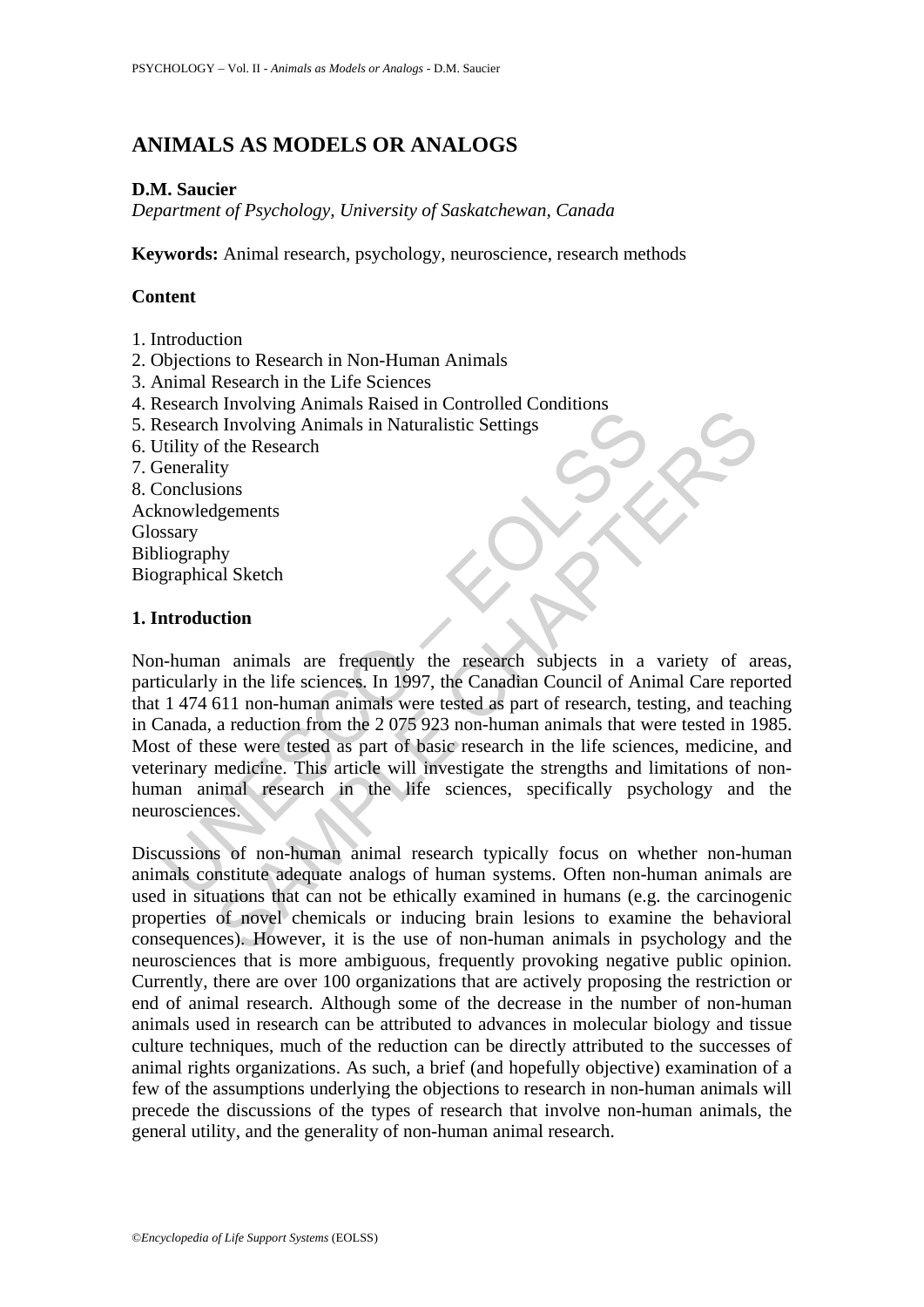### **2. Objections to Research in Non-Human Animals**

Historically, the debate regarding research with non-human animals has its origins in Victorian culture. In 1859, Darwin with his theory of evolution suggested a continuity among animal species, controversially unequivocally including humans. In this view, non-human animals were no longer irrevocably divided from humans. As such, investigation of animal behavior and physiology provided an important insight on human behavior and physiology, albeit a less complex account. As has been detailed elsewhere, much of the population was, at best, ambivalent about their placement within the animal kingdom. However, consistent with the theory of evolution is the proposition that if humans and non-human animals are relatively equivalent, then investigations that can not be performed on humans must not be performed on non-human animals. These views, combined with the effects of the increased urbanization of the populace, subsequent compartmentalization, and decreased general participation in the production of food from animals, resulted in a newfound opposition to vivisection.

is equent compartmentalization, and decreased general participation<br>ood from animals, resulted in a newfound opposition to vivisection<br>the many moral and philosophical objections to non-human anim<br>of the philosophical obje compartmentalization, and decreased general participation in the producture manimals, resulted in a newfound opposition to vivisection.<br>
My moral and philosophical objections to non-human animal research, on<br>
philosophical Of the many moral and philosophical objections to non-human animal research, only a few of the philosophical objections will be touched upon. At present, a number of objections to research with non-human animals focus on the spectacular results from computer simulations and tissue culture preparations, methodologies that some claim can render non-human animal research redundant. However, there is a useful distinction between analogies and homologies: an analogy allows for similar items performing the same function to be compared, while a homology is more rigorous, the items to be compared needing to be identical in structure. As far as current technology exists, the relation between computers and the human brain is only an analogy. It is intriguing to note that many individuals (researchers included) appear to be more comfortable with comparisons between humans and computers than between humans and non-human animals. The final argument that will be discussed regarding the opposition to animal research is the contention that animals are far too simple to model interesting and important human cognitive behaviors. As will be demonstrated in the following sections, non-human animals exhibit many of the same behaviors as humans. Further, non-human animals show complexity and flexibility either the same as or exceeding human ability, worthy of study in its own right. As a species, humans tend to underestimate the complexity of other species and overestimate their own complexity.

# **3. Animal Research in the Life Sciences**

Interestingly, the results of research since the mid twentieth century with non-human animals in many of the life sciences are almost synonymous with the advances that these fields have made. Despite the importance of animal research in psychology and the neurosciences, the identification of progress with advances in non-human animal research is less obvious in these fields. A review of eight introductory psychology textbooks found that although they cited animal research, most did not explicitly state that the research had been conducted using animals. As such, readers were often left with the impression that most psychological research deals with the study of humans, and that the study of non-human animals is archaic or suitable only for preliminary investigations.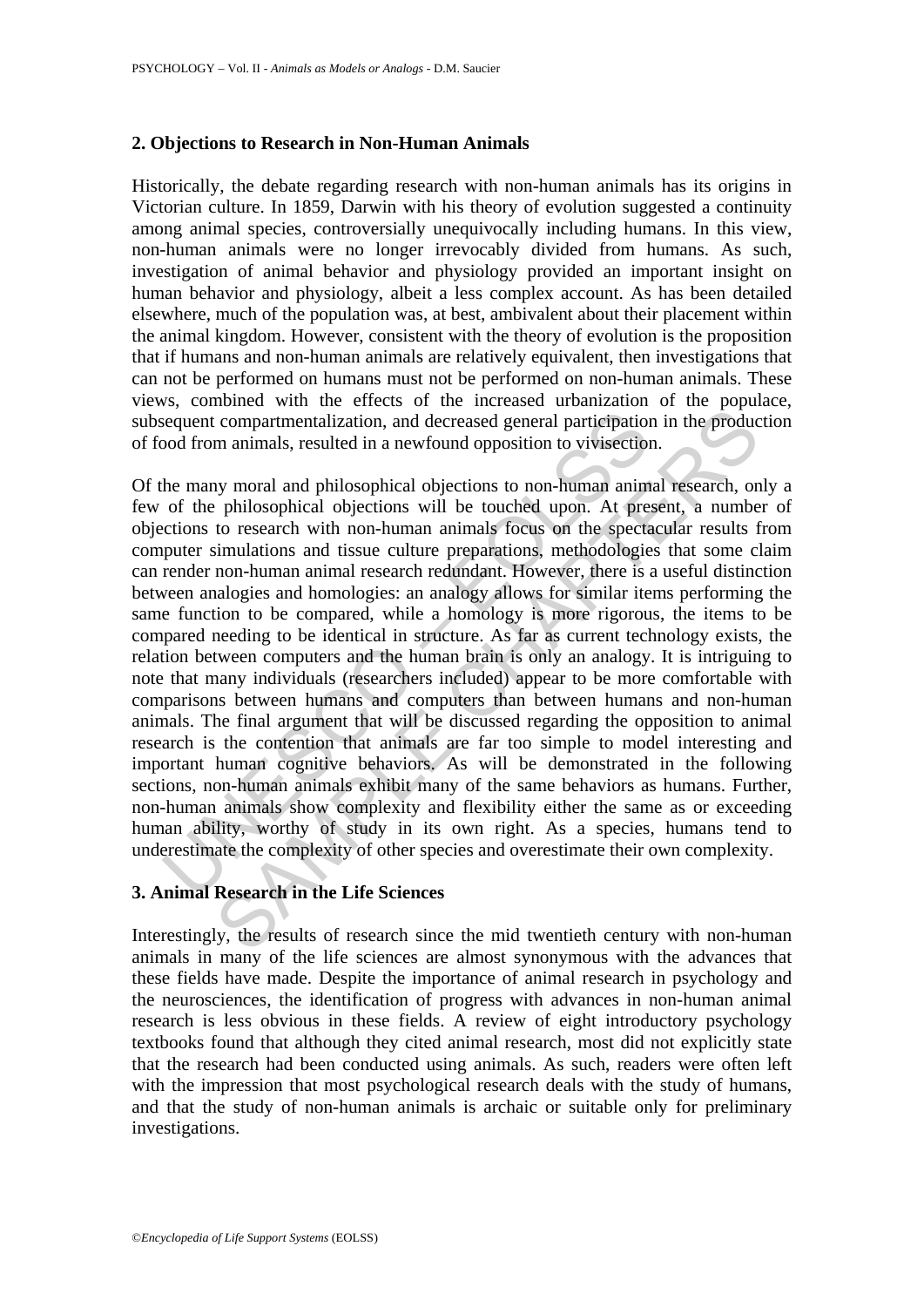Is the subject matter of psychology, and for that matter neuroscience, humans, human brains, and human behavior? Many would suggest that understanding humans, through animal research when necessary, is the focal point of psychology and neuroscience. However, others would contend that psychologists are interested in the natural laws governing behavior of any living creature, whereas neuroscientists are interested in studying the brains of any species. It is unlikely that this debate will be solved any time soon. Suffice to say that in many departments of psychology, research is being conducted on behavior unique to humans and there is research being conducted on behavior unique to other species.

In produces behavior; 2) animal learning (or animal cognition), v<br>
1 the mechanisms involved with learning and memory; anchology (or evolutionary psychology or ethology), which is<br>
incive behavior, the nature and evolution cases behavior; 2) animal learning (or animal cognition), which is concerned<br>annisms involved with learning (or animal cognition), which is concerned<br>mechanisms involved with learning and memory; and 3) comparate<br>to the ve In psychology, most research using non-human subjects is in one of three categories: 1) physiological psychology (also known as psychophysiology, biopsychology, behavioral neuroscience, or neuroscience), which is concerned with the investigation of how the brain produces behavior; 2) animal learning (or animal cognition), which is concerned with the mechanisms involved with learning and memory; and 3) comparative psychology (or evolutionary psychology or ethology), which is concerned with instinctive behavior, the nature and evolution of the animal mind, and the evolutionary and developmental analysis of behavior. However, animal cognition and physiological psychology differ in their preferred method of investigation from those in comparative psychology. That is, behavioral neuroscientists and learning theorists tend to study animals that have been raised in controlled laboratory conditions, whereas comparative psychologists tend to study animals in their home domain. These two approaches have different strengths and weaknesses and will be considered separately.

TO ACCESS ALL THE **9 PAGES** OF THIS CHAPTER, Visit: http://www.eolss.net/Eolss-sampleAllChapter.aspx

#### **Bibliography**

- - -

Dewsbury D.A. (1992). Comparative psychology and ethology. A reassessment. *American Psychologist* **47**, 208–215. [This presents a comprehensive discussion of the history of comparative psychology.]

Domjan M. and Purdy J.E. (1995). Animal research in psychology. More than meets the eye of the general psychology student. *American Psychologist* **50**, 496–503. [This presents a comprehensive discussion of the role of animal research in the developments in psychology.]

King D.B. and Viney W. (1992). Modern history of pragmatic and sentimental attitudes toward animals and the selling of comparative psychology. *Journal of Comparative Psychology* **106**, 190–195. [This presents a comprehensive discussion of the development of the media in the perception of non-human animal research.]

#### **Biographical Sketch**

**Deborah M. Saucier** received the B.Sc. (Hons) in psychology (1988) from the University of Victoria, Canada; M.Sc. in psychology (1990) from the University of Victoria, Canada; Ph.D. in psychology